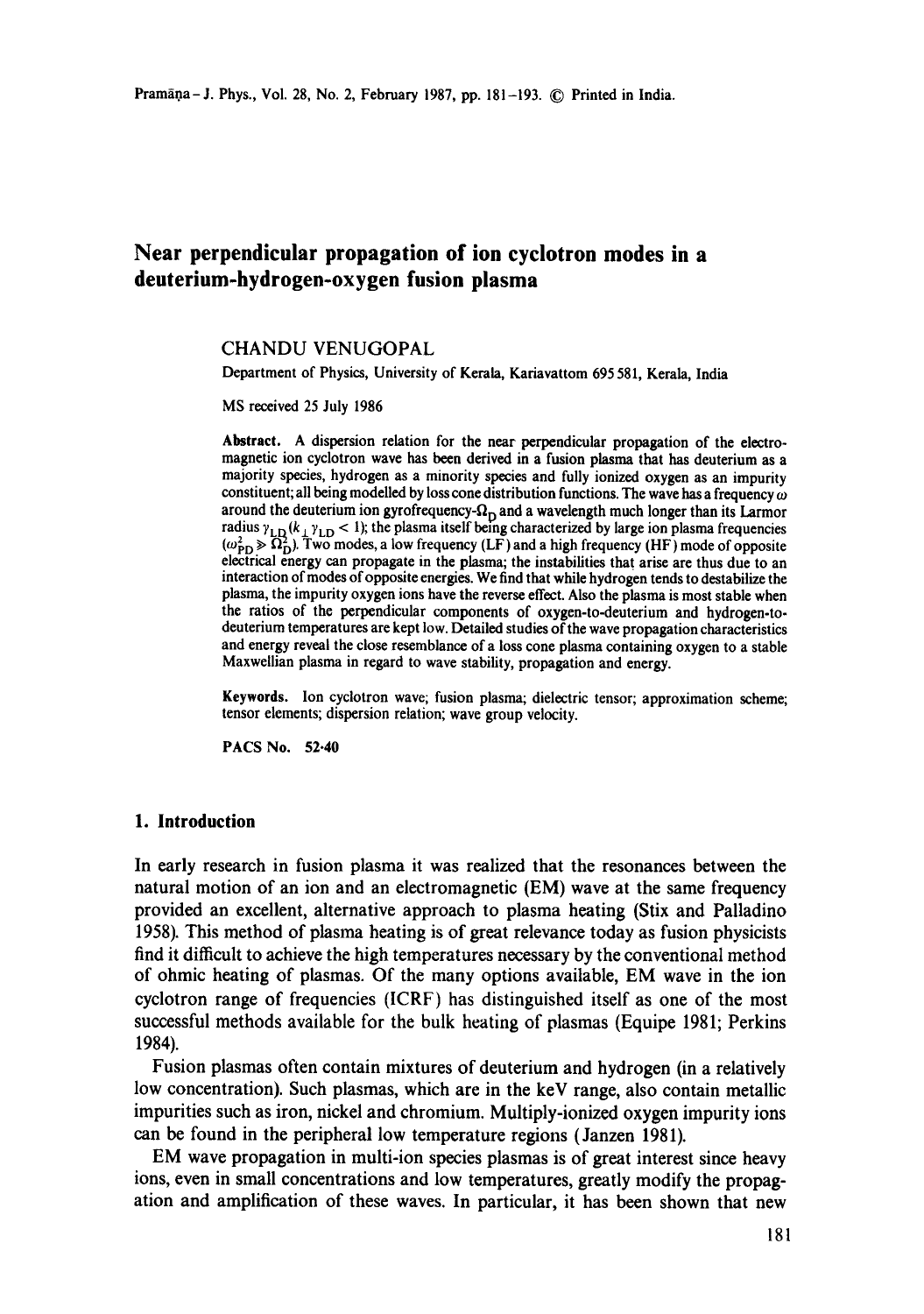resonances and cut-offs occur, the wave group velocity is greatly altered and that strong coupling may occur in the vicinity of the cross-over frequency (Smith and Brice 1964; Leer *et al* 1978). Such studies, for waves around the ICRF, have been carried out for 2, 3 and n-ion component plasmas by Jessup and McCarthy (1978) and Janzen (1980, 1981); the investigations on the hybrid resonances between the two ion components have been used to successfully explain wave heating results.

On the experimental side, as mentioned above, heating of plasmas by waves around the ICRF has been very successful. Thus in a plasma containing deuterium as the majority species and hydrogen as the minority species considerable increases in both ion and electron temperatures have been achieved (Equipe 1982; Owens *et al* 1983). Similar increases in ion and electron temperatures have also been achieved in the PDX and PLT machines, these plasmas containing either hydrogen or helium as the minority species (Davies *et al* 1983).

Our representative fusion plasma therefore has deuterium (denoted by  $D^+$ ) as the majority species, hydrogen  $(H^+)$  as the minority species and fully ionized oxygen  $(O^{8+})$ as the impurity constituent. The electrons provide only a neutralizing background; all the four constituents of the plasma have been modelled by loss cone distributions to simplify the algebra.

This paper purports to examine whether this successful method of plasma heating by waves around the ICRF could give rise to the reverse process in the form of instabilities. We have therefore derived a dispersion relation for the near perpendicular propagation of the EM ion cyclotron wave in the above representative plasma. The ion cyclotron wave has a frequency around the fundamental harmonic of the  $D<sup>+</sup>$  ion gyrofrequency  $\Omega_{\text{D}}$  and a wavelength much larger than its ion Larmor radius  $\gamma_{\text{LD}}(k_1\gamma_{\text{LD}} < 1)$ ; the plasma itself being characterized by large ion plasma frequencies  $(\omega_{\text{pp}}^2 \gg \Omega_{\text{D}}^2)$ . A study of the dispersion relation, which can be used for both the anisotropic Maxwellian and the loss cone plasma, shows that the plasma can support two modes: a higher frequency mode (HF mode) which starts at  $Z_{\text{D}} \approx 1/Z_{\text{D}} = \omega/\Omega_{\text{D}}$ ;  $\omega$  being the wave angular fiequency) and a lower frequency mode (LF mode) which starts with a small frequency and finally attains a value of  $Z_D \approx 1$ . We find the LF and HF modes to be of positive and negative electrical energies respectively; the instabilities that arise in the plasma due to a coalescing of the modes can thus be interpreted physically as being due to an interaction between modes of opposite electrical energy (Hasegawa 1975). The stability of these modes has also been studied as a function of three temperature ratios namely,  $T_{\perp, eD} = (T_{\perp, e}/T_{\perp, D}), T_{\perp, HD} = (T_{\perp, H}/T_{\perp, D})$  and  $T_{\perp, OD} = (T_{\perp, O}/T_{\perp, D})$  where  $T_{\perp, D}, T_{\perp, H}$ ,  $T_{\perp,0}$  and  $T_{\perp,0}$  are the temperatures of D<sup>+</sup>, H<sup>+</sup>, O<sup>8+</sup> and electrons perpendicular to the ambient magnetic field. We find the plasma to be most stable when  $T_{\perp,ep}$  is large and  $T_{\perp,HD}$  and  $T_{\perp,OD}$  are low. Also while fully ionized oxygen has a stabilizing influence on the plasma, the lighter hydrogen ions tend to enhance the instability of the modes. Detailed studies of the wave propagation velocity, polarization and energy have also been made.

## **2. The dielectric tensor**

We start with the wave equation

$$
\frac{c^2}{\omega^2} \left[ \mathbf{k} \times (\mathbf{k} \times \mathbf{E}) \right] + \mathbf{K} \cdot \mathbf{E} = 0, \tag{1}
$$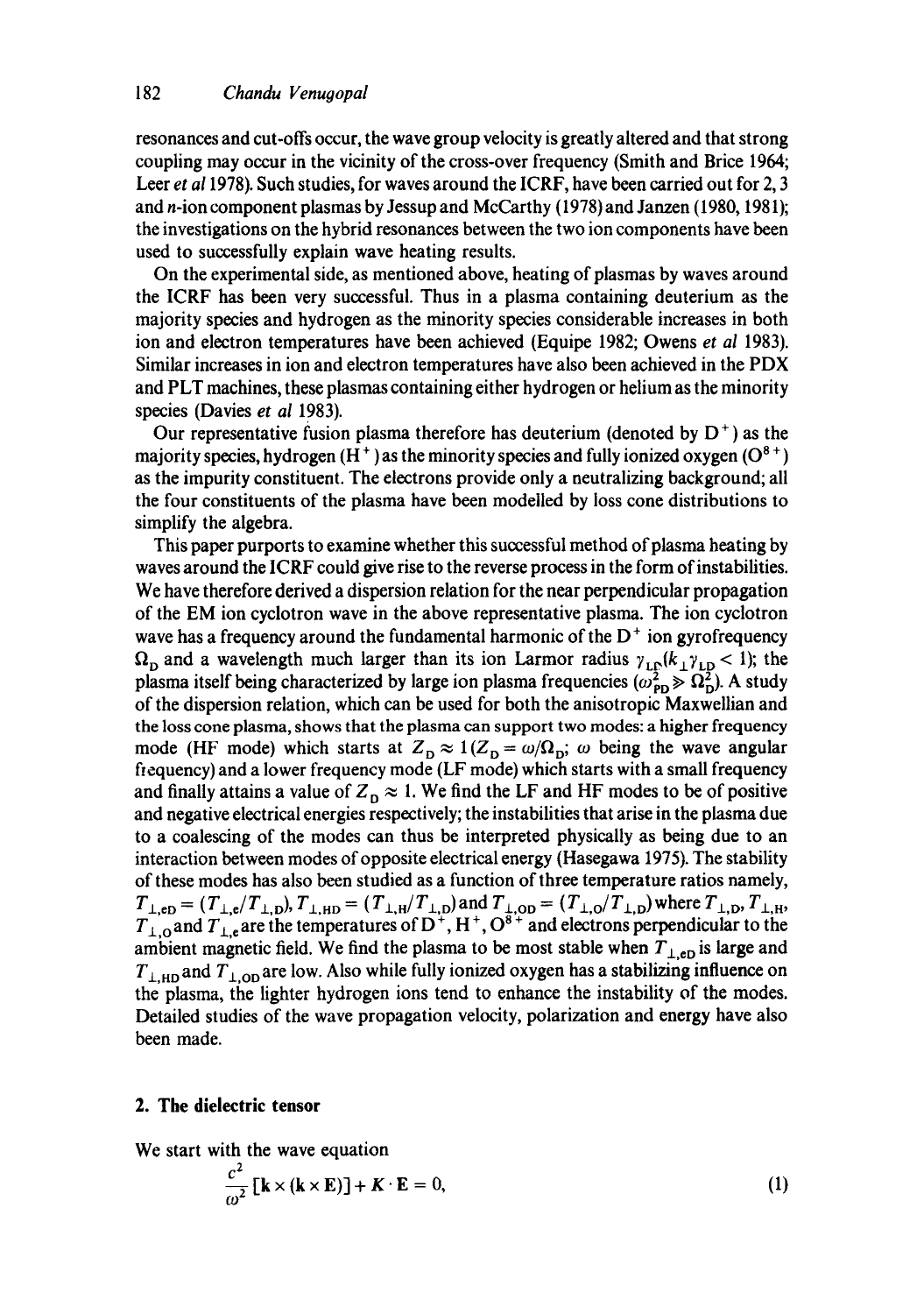where  $c$  is the velocity of light and  $\bf{k}$  the wave vector.  $\bf{k}$  has components

$$
\mathbf{k} \equiv (k_x = k_\perp; \quad k_y = 0 \quad \text{and} \quad k_z = k_\parallel).
$$

K, the hot plasma dielectric tensor, can be derived from the coupled kinetic Vlasov-Maxwell equations (Montgomery and Tidman 1964) and the expressions for the individual components  $K_{ij}$  (i, j = x, y, z) are well known.

As mentioned earlier, we are interested in ion cyclotron wave propagation in a plasma in which all the four components namely deuterium (D), hydrogen (H), oxygen (O) and electrons (e) are modelled by loss cone distribution functions. The equilibrium particle distribution function  $f_0$  is therefore, in general, given by

$$
f_0 = \left[ j! \, \pi^{3/2} \, W^{2j+2} \, U \right]^{-1} \left( \frac{v_\perp^2}{W^2} \right)^j \exp \left[ -\frac{v_\perp^2}{U^2} - \frac{v_\perp^2}{W^2} \right] \tag{2}
$$

where

$$
U^2 = 2T_{\parallel}/M
$$
 and  $W^2 = 2T_{\perp}/M(j+1)$ .

In (2)  $j$  is the loss cone index while  $T$  and  $M$  denote the temperature and mass respectively.

Substituting (2) into the expressions for the elements  $K_{ij}$  (Landau and Cuperman 1971) and carrying out the dv<sub>+</sub> and dv<sub>+</sub> integrations we get the following expressions for the elements of the dielectric tensor  $K$ :

*n 2 K ,,x - 1 ot-y n--~ Kyy- 1*  l"k~ =; 71 L,- z • j-I

$$
K_{zx} \t \frac{n}{\theta \alpha^2} \left\{ I_p^j \t I_p^{j-1} \right\}
$$
  
=  $\sum_{s} \frac{\omega_p^2}{z} C' \sum_{n=-\infty}^{\infty} \int_{\frac{I_p^j}{\theta \alpha}}^{\infty} \left\{ E + \frac{A}{z} (n-z) E \right\} - j \left[ E + \frac{1}{z} (n-z) E \right]$   

$$
K_{zy} \t \frac{j'}{\theta \alpha} \left\{ I_{ap}^j \right\}
$$

and

$$
K_{zz} - 1 = \sum_{s} \frac{\omega_{p}^{2}}{z} C' \sum_{n=-\infty}^{\infty} \frac{1}{\theta^{2} \alpha^{2}} \left\{ I_{p}^{j} \left[ \frac{nA}{z} + \frac{W^{2}}{U^{2}} \right] (z - n) E - j \left[ \frac{n}{z} (z - n) E \right] I_{p}^{j-1} \right\}.
$$
 (3)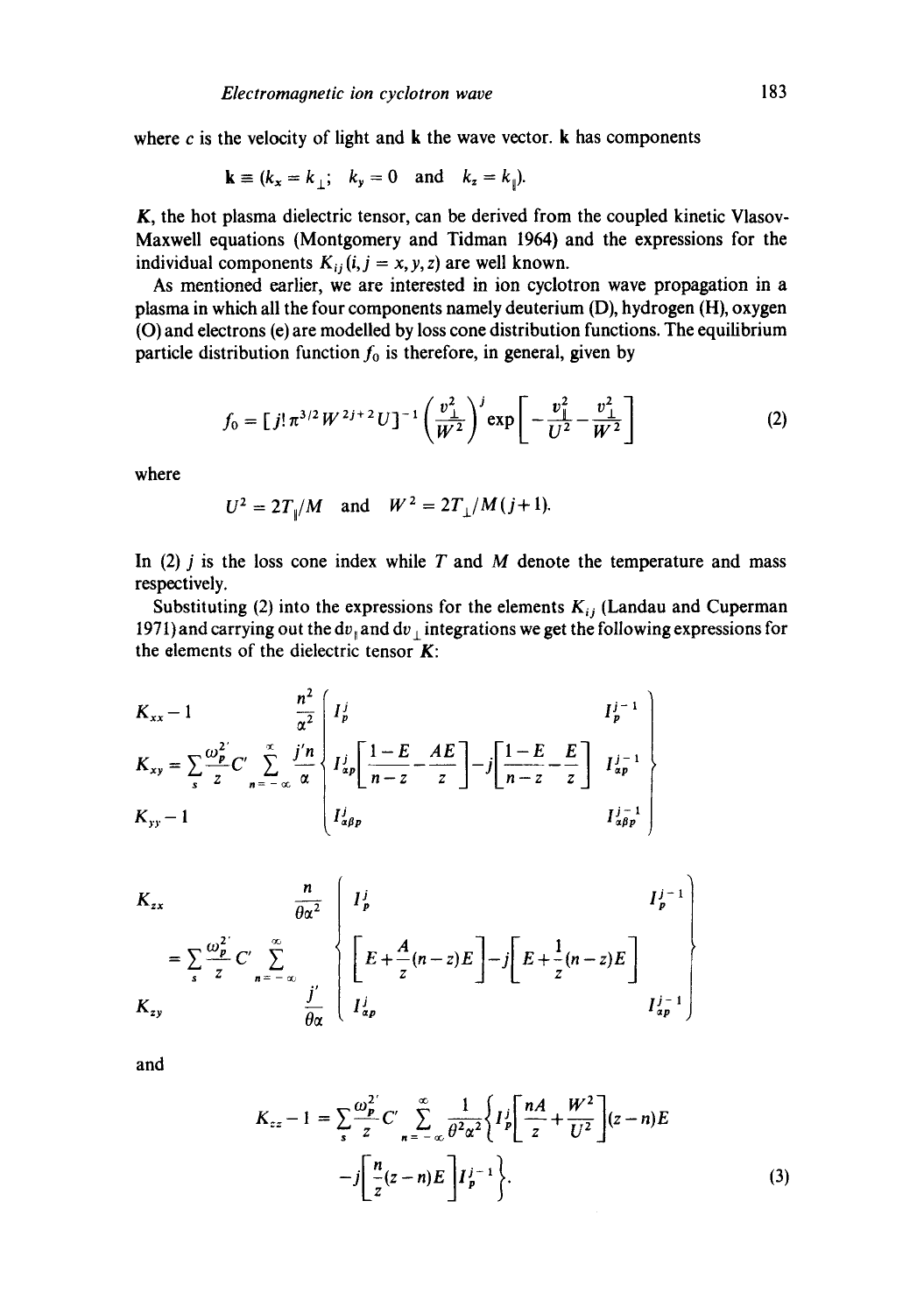In (3) the summation over s indicates a summation over the species and the definitions of the other parameters, with the subscripts suppressed are:

$$
\Omega = \pm \frac{eB_0}{MC}, \quad \omega_p^2 = \frac{4\pi ne^2}{M}, \quad \omega_p^2 = \omega_p^2/\Omega^2, \quad j' = \sqrt{-1},
$$
  

$$
z = \frac{\omega}{\Omega}, \quad \alpha = \frac{k_\perp}{\Omega}, \quad \theta = \frac{k_\perp}{k_\perp}, \quad A = 1 - \frac{W^2}{U^2} \quad \text{and}
$$
  

$$
C' = 4[j!W^{2j+2}]^{-1}, \tag{4a}
$$

$$
I_p^j = p L^j I(\alpha, \alpha), \quad I_p^{j-1} = L^{j-1} I(\alpha, \alpha), \tag{4b}
$$

$$
I_{ap}^j = pL^j \bigg( \frac{d}{d\alpha} \frac{I(\alpha, \alpha)}{2} \bigg), \quad I_{ap}^{j-1} = L^{j-1} \bigg( \frac{d}{d\alpha} \frac{I(\alpha, \alpha)}{2} \bigg), \tag{4c}
$$

$$
I_{\alpha\beta p}^j = p L^j \bigg( \frac{d^2 I(\alpha, \beta)}{d\alpha d\beta} \bigg), \quad I_{\alpha\beta p}^{j-1} = L^{j-1} \bigg( \frac{d^2 I(\alpha, \beta)}{d\alpha d\beta} \bigg), \tag{4d}
$$

where

$$
p \equiv \frac{1}{W^2}
$$
,  $L^j = (-1)^j \frac{d^j}{dp^j}$  and  $L^{j-1} = (-1)^{j-1} \frac{d^{j-1}}{dp^{j-1}}$ . (4e)

 $I = I(\alpha, \beta)$  arises from the dv<sub>⊥</sub> integrations and in its most general form is given by

$$
I(\alpha, \beta) = \frac{W^2}{2} \exp\bigg(-\frac{(\alpha^2 + \beta^2)W^2}{4}\bigg) I_n(\alpha \beta W^2/2).
$$
 (5)

In (4b) we have  $\alpha = \beta$  in  $I(\alpha, \beta)$ , in (4c) we differentiate  $I(\alpha, \alpha)$  with respect to  $\alpha$  and in (4d) we differentiate  $I(\alpha, \beta)$  with respect to  $\alpha$  and  $\beta$  and finally set  $\alpha = \beta$ . These are then differentiated j or  $(j - 1)$  times with respect to p. The arguments of the Bessel function  $I_n = I_n(l'_\perp)$ , where

$$
l'_{\perp} = \alpha^2 W^2 = \frac{2}{(j+1)} l_{\perp}, \tag{6}
$$

with

$$
l_{\perp} = k_{\perp}^2 T_{\perp} / \Omega^2 M. \tag{7}
$$

The E-function, which arises from the  $dv_{\parallel}$  integration, is defined as (Landau and Cuperman 1971)

$$
E(s) = -\frac{1}{2}Z'(s/\sqrt{2}), \quad s = (z-n)/\theta\sqrt{l_1}
$$
  
with 
$$
l_{\parallel} = k_{\perp}^2 T_{\parallel}/\Omega^2 M.
$$
 (8)

Z' is the derivative of the plasma dispersion function of Fried and Conte.

In addition to the above and the definitions of  $T_{\perp, \text{eD}}$ , etc we also define

$$
N_{HD} = N_H / N_D
$$
,  $N_{OD} = N_O / N_D$  and  $N_{eD} = N_e / N_D$ , (9)

where  $N_{\rm D}$ ,  $N_{\rm H}$ ,  $N_{\rm O}$  and  $N_{\rm e}$  are the densities of D<sup>+</sup>, H<sup>+</sup>, O<sup>8+</sup> and electrons respectively.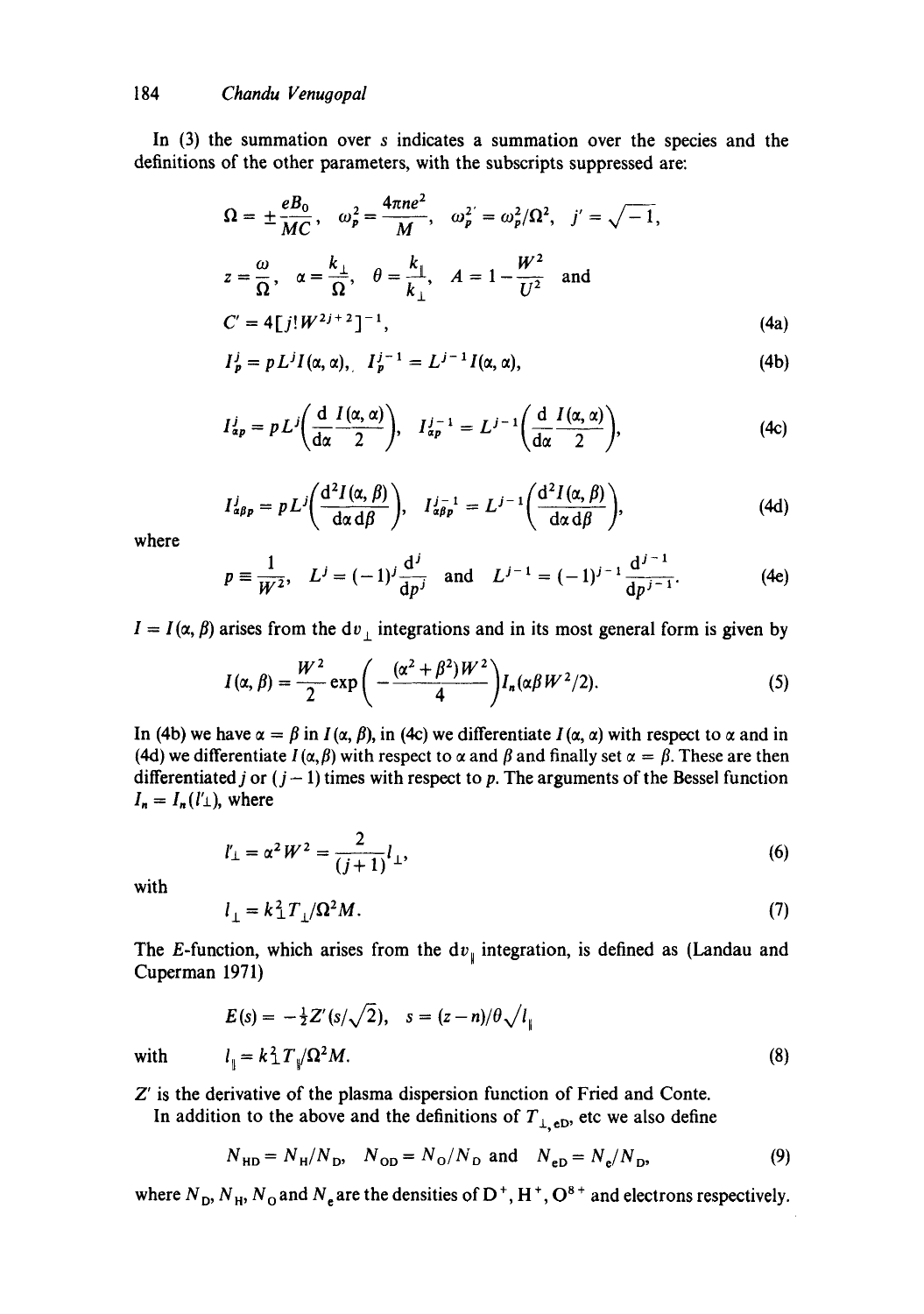We also use the following simplifying relations

$$
M_D = 2M_H \quad \text{and} \quad M_O = 8M_D,
$$

where  $M_{\rm D}$ ,  $M_{\rm H}$  and  $M_{\rm O}$  are the masses of deuterium, hydrogen and oxygen ions respectively. Thus

$$
Z_{\rm H} = \omega / \Omega_{\rm H} = \frac{1}{2} Z_{\rm D},\tag{10a}
$$

$$
Z_0 = \omega/\Omega_0 = Z_D, \tag{10b}
$$

$$
Z_e = \omega/\Omega_e = -(M_e/M_D)Z_D, \qquad (10c)
$$

and

$$
\omega_{p\mathrm{H}}^2 = \frac{N_{\mathrm{HD}}}{2} \omega_{p\mathrm{D}}^2,\tag{10d}
$$

$$
\omega_{p0}^{2'} = 8N_{0D}\omega_{pD}^{2'},\tag{10e}
$$

$$
\omega_{pe}^{2'} = N_{ep} \frac{M_e}{M_p} \omega_{pD}^{2'}.
$$
 (10f)

### **3. The approximation scheme**

 $\ddot{\phantom{a}}$ 

We are interested in the near perpendicular propagation  $(k_{\parallel} \ll k_{\perp})$  of the *EM* ion cyclotron wave around the fundamental harmonic of the ion gyrofrequency  $\Omega_{\text{D}}$  of the majority species deuterium. The wave, with a wavelength larger than the  $D^+$  Larmor radius  $\gamma_{LD} (k_{\perp} \gamma_{LD} < 1)$ , can have a small range of frequencies both above and below  $\Omega_{D}$ ; we denote this deviation from the exact first harmonic by means of a small parameter e. Again, it is assumed that this plasma, which is characterized by large ion plasma frequencies, is approximately temperature isotropic not only with respect to the temperatures parallel and perpendicular to the magnetic field  $(T<sub>i</sub>$  and  $T<sub>i</sub>$  respectively) but also with respect to the different species themselves. These assumptions regarding the ion cyclotron wave and the plasma in which it propagates permit us the following ordering scheme in terms of a small parameter  $\varepsilon$ :

$$
v_{\rm D} = 1 - Z_{\rm D}^2 \sim \varepsilon; \quad l'_{\perp, \rm D}, l_{\parallel, \rm D}, \theta \quad \text{and} \quad 1/\omega_{p\rm D}^2 \sim \varepsilon;
$$
\n
$$
T_{\rm eD}, T_{\rm HD}, T_{\rm OD} \quad \text{and} \quad T_{\perp}/T_{\parallel} \sim 1 \quad \text{and} \quad M_{\rm e}/M_{\rm D} \sim \varepsilon^2.
$$
\n
$$
T_{\rm eD} = T_{\rm e}/T_{\rm D}, \text{ etc.}
$$
\n(11a)

where

$$
\mathbf{L} \mathbf{L} \mathbf{L} \mathbf{L}
$$

From the definition of  $v<sub>D</sub>$  and using (10a), we get

$$
v_{\rm H} = 1 - Z_{\rm H}^2 = 1 - \frac{Z_{\rm D}^2}{4} = \frac{1}{4}(3 + v_{\rm D}).
$$

Thus whenever  $v_H$  occurs in the denominator it can be expanded binomially as

$$
\frac{1}{v_{\rm H}} \simeq \frac{4}{3} - \frac{4}{9} v_{\rm D} \ldots \sim (1 - \varepsilon) \tag{11b}
$$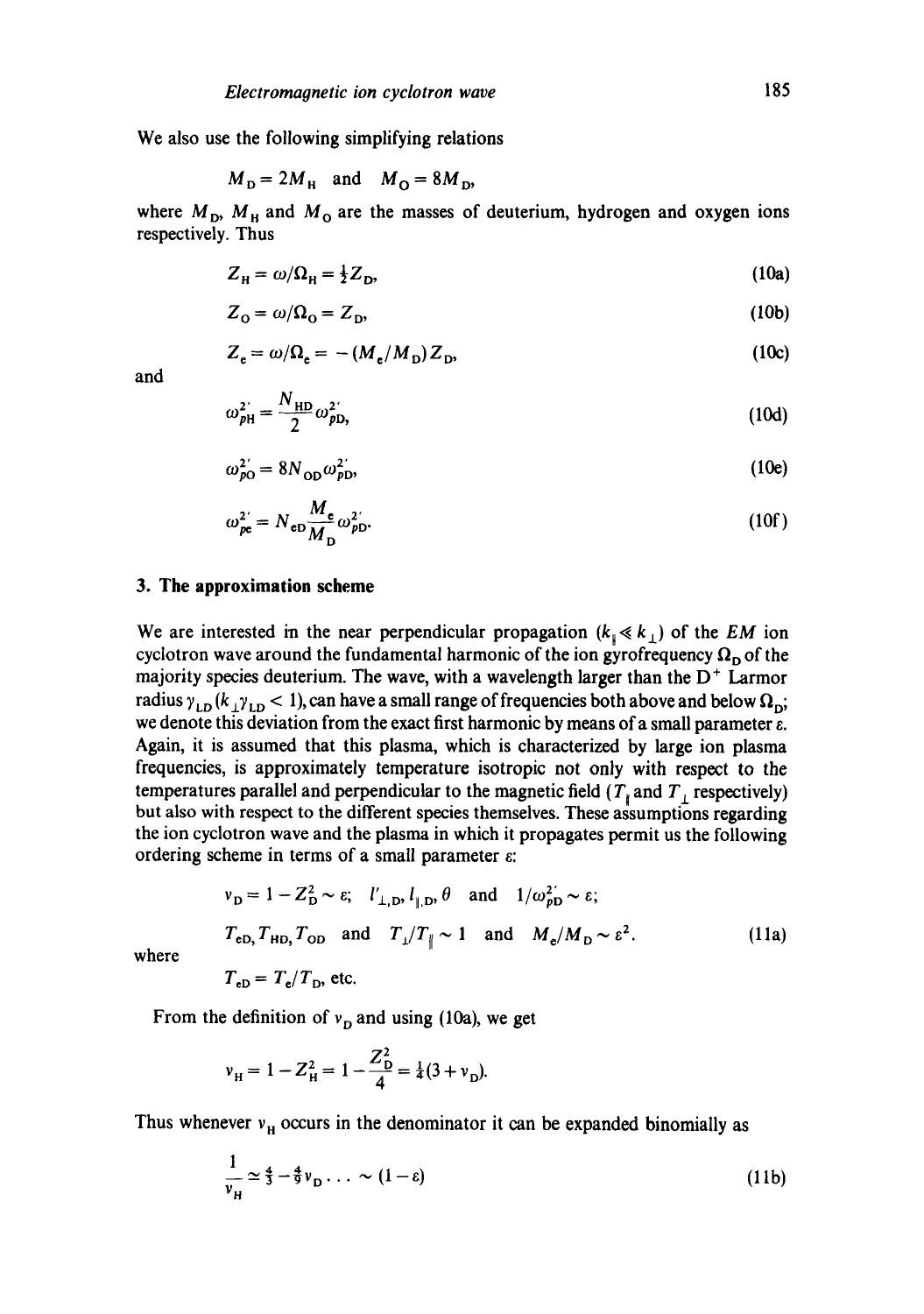and from the definition of  $l'_{\perp}$ , namely (6), we have

$$
l'_{\perp, \mathrm{H}} = \frac{1}{2} T_{\perp, \mathrm{HD}} l'_{\perp, \mathrm{D}} \sim \varepsilon. \tag{11c}
$$

These quantities in the case of  $O^{8+}$ , become

$$
v_0 = 1 - Z_0^2 = v_p \sim \varepsilon \tag{11d}
$$

and

$$
l'_{\perp,0} = \frac{1}{8} T_{\perp,00} l'_{\perp,0}. \tag{11e}
$$

Though from (11e) we find  $l'_{\perp,0}$  to be only  $\frac{1}{8}$  of  $l'_{\perp,0}$  (for  $T_{\perp,0}$  = 1.0) the term was retained as such in the expressions for the tensor elements for the following reasons: firstly, since  $l'_{\perp,0}$  always occurred in the numerator and secondly (but more importantly) because it allows us to consider temperature ratios  $T_{\perp,OD} > 1$ . In fact a value as high as 8 can be considered when  $l'_{\perp,0} = l'_{\perp,0}$ .

#### **4. The tensor elements and dispersion relation**

The expressions for the various tensor elements in (3) retaining terms of order  $1/\varepsilon$ , 1 and e and using the ordering scheme of (1 la) were derived earlier (Chandu Venugopal, 1983 hereinafter referred to as I). This was for a two-component plasma consisting of protons and electrons; for a compact description of these and the present tensor elements we introduce the following notation. The tensor elementswill be written down as a sum of simple brackets containing numerals and carrying subscripts--the numerals indicate the number of terms in the above descending order (that is, the number of terms of order  $1/\varepsilon$ , 1 and  $\varepsilon$ ) while the subscripts denote the contribution from the particular constituent of the plasma. With this notation, the tensor elements in I can be written as:

$$
K_{xx}/\omega_{pi}^{2} = (1, 2, 6)_{i}; \quad K_{yy}(Z_{i}/\omega_{pi}^{2}) = (1, 3, 6)_{i} + (0, 0, 1)_{e}
$$
\n
$$
\frac{K_{xy}}{j'} \frac{Z_{i}}{\omega_{pi}^{2'}} = (1, 2, 5)_{i} + (0, 1, 0)_{e}; \quad K_{xz}/\omega_{pi}^{2'} = (0, 1, 3)_{i},
$$
\nand\n
$$
\frac{K_{xy}}{j'} \frac{Z_{i}}{\omega_{pi}^{2}} = (0, 1, 3)_{i} + (0, 1, 2)_{e},
$$

where the subscript *i* refers to ions and  $j' = \sqrt{-1}$ . Only one term, of order  $1/\varepsilon^2$ , was retained in  $K_{zz}$ . The following equality relations were also found to hold among these tensor elements, namely

and

$$
K_{xy} = j' K_{yy} = j' K_{xx}
$$
  

$$
K_{yz} \approx -j' K_{xz}.
$$
 (12)

We have assumed a loss cone distribution for all the four constituents of the present plasma and hence their initial contributions to the tensor elements are all similar; however, a number of terms drop out on conversion to the deuterium parameters (using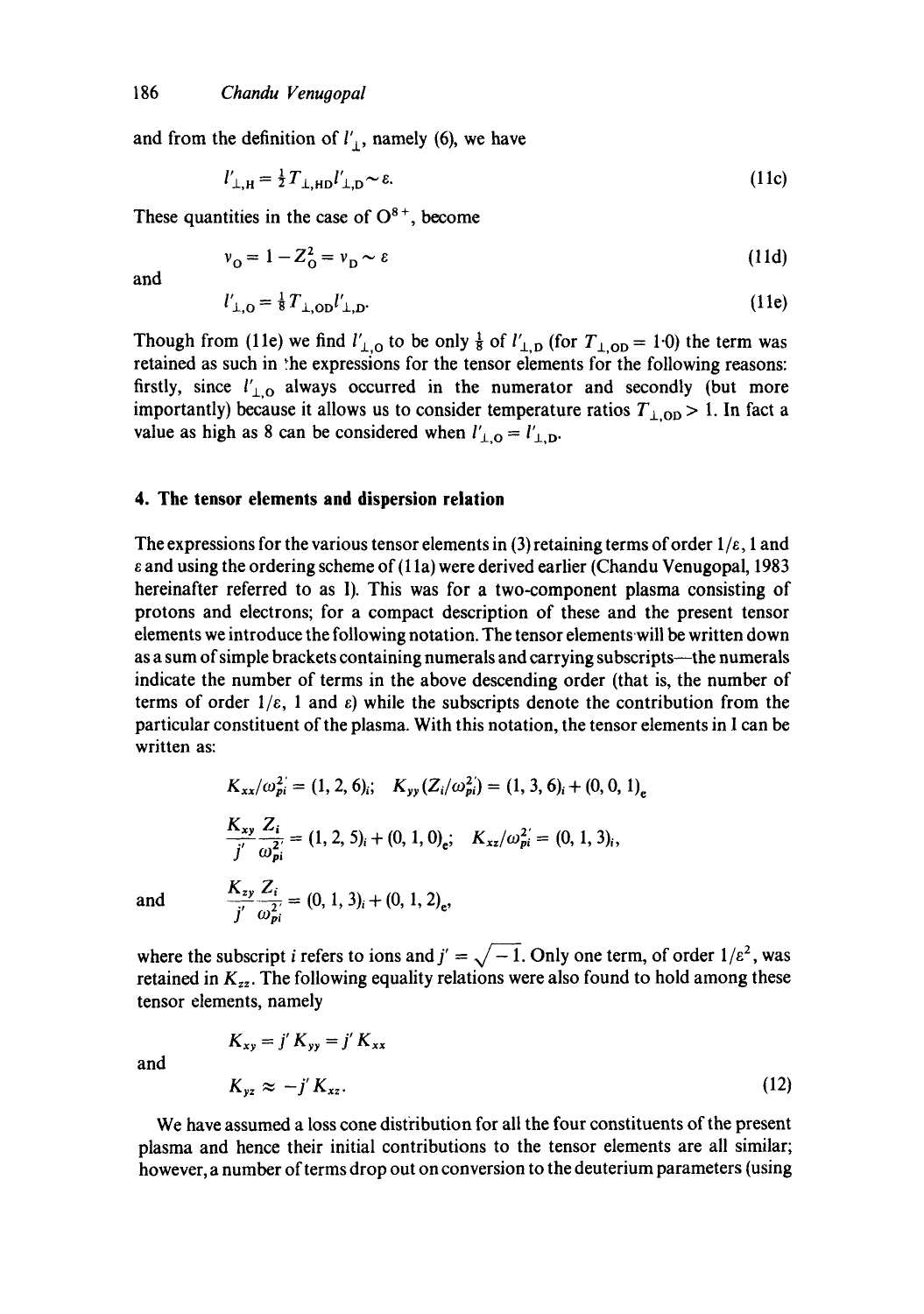$(10a)$  to  $(10f)$  and  $(11b)$  to  $(11e)$ ). We shall now briefly describe the tensor elements. The deuterium ion contributions to the tensor elements are similar to the ionic contributions in I (noting, however, the change of ionic species). As mentioned earlier the electrons form only a neutralizing background and hence their contributions to the tensor elements can be got by multiplying the electron contributions in I by  $N_{eD}$  (we have normalized all quantities with respect to the deuterium parameters and  $N_{eD} = 1$ only for a two-component plasma). Since  $v_0 = v_D$  and  $l'_{\perp,0} \sim l'_{\perp,D}$  the contributions of  $O^{8+}$  to the tensor elements are very similar to the contributions of the  $D^+$  ions. And finally, the H<sup>+</sup> ions contribute only to  $K_{xx}$ ,  $K_{xy}$  and  $K_{yy}$  and that too only terms of order 1 and  $\varepsilon$  due to the binomial expansion of terms involving  $1/v_H$ . Thus the tensor elements in a four-component plasma have the form

$$
K_{xx}/\omega_{pD}^{2'} = (1, 2, 6)_{D} + (0, 1, 2)_{H} + (1, 2, 5)_{O},
$$
  
\n
$$
K_{yy}(Z_{D}^{2}/\omega_{pD}^{2}) = (1, 3, 6)_{D} + (0, 1, 2)_{H} + (1, 3, 5)_{O} + (0, 0, 1)_{e},
$$
  
\n
$$
\frac{K_{xy}}{j'} \frac{Z_{D}}{\omega_{pD}^{2'}} = (1, 2, 5)_{D} + (0, 1, 2)_{H} + (1, 2, 5)_{O} + (0, 1, 0)_{e},
$$
  
\n
$$
K_{xz}/\omega_{pD}^{2'} = (0, 1, 3)_{D} + (0, 1, 3)_{O},
$$
  
\n
$$
\frac{K_{zy}}{j'} \frac{Z_{D}}{\omega_{pD}^{2'}} = (0, 1, 3)_{D} + (0, 1, 3)_{O} + (0, 1, 2)_{e}.
$$
  
\n(13)

Again only one term of order  $1/\varepsilon^2$ , was retained for  $K_{zz}$ ; the equality relations of (12) also hold good. Once more the numerals indicate the number of terms of order  $1/\varepsilon$ , 1 and  $\varepsilon$ .

It was shown in I that the dispersion formula for the near perpendicular propagation of ion cyclotron waves is given by

$$
\frac{K_{xx}}{\omega_{pD}^{2^*}} \left[ -\frac{l_{\perp,D}}{\beta_{\perp,D}} + K_{yy} \frac{Z_{D}^2}{\omega_{pD}^{2^*}} \right] + \left[ K_{xy} \frac{Z_{D}}{\omega_{pD}^{2^*}} \right]^2 = 0, \tag{14}
$$

when the dielectric tensor elements are of the above order and the equality relations of (12) hold good.  $l_{\perp,D}/\beta_{\perp,D}$ , in (14), is  $\sim 1$  and  $\beta_{\perp,D}$  is defined as

$$
\beta_{\perp, D} = (4\pi N_D T_{\perp, D})/B_0^2
$$
.

Thus substituting the explicit expressions for the tensor elements  $K_{xx}$ ,  $K_{xy}$  and  $K_{yy}$ (whose general form is given in (13)) in (14), simplifying and retaining terms  $\sim 1$  we get the dispersion relation as

$$
Av^2 + Bv - C - D = 0, \tag{15}
$$

where

$$
A = \frac{2}{3} N_{HD} \left[ \frac{4}{3} (1 + 8 N_{OD}) + 2 N_{HD} - 4 N_{eD} + \frac{l_{\perp}}{\beta_{\perp}} \right] + N_{eD}^2
$$
  

$$
B = -(1 + 8 N_{OD}) \left( 1 + \frac{2}{3} N_{HD} + 8 N_{OD} - \frac{l_{\perp}}{\beta_{\perp}} \right) - \sigma
$$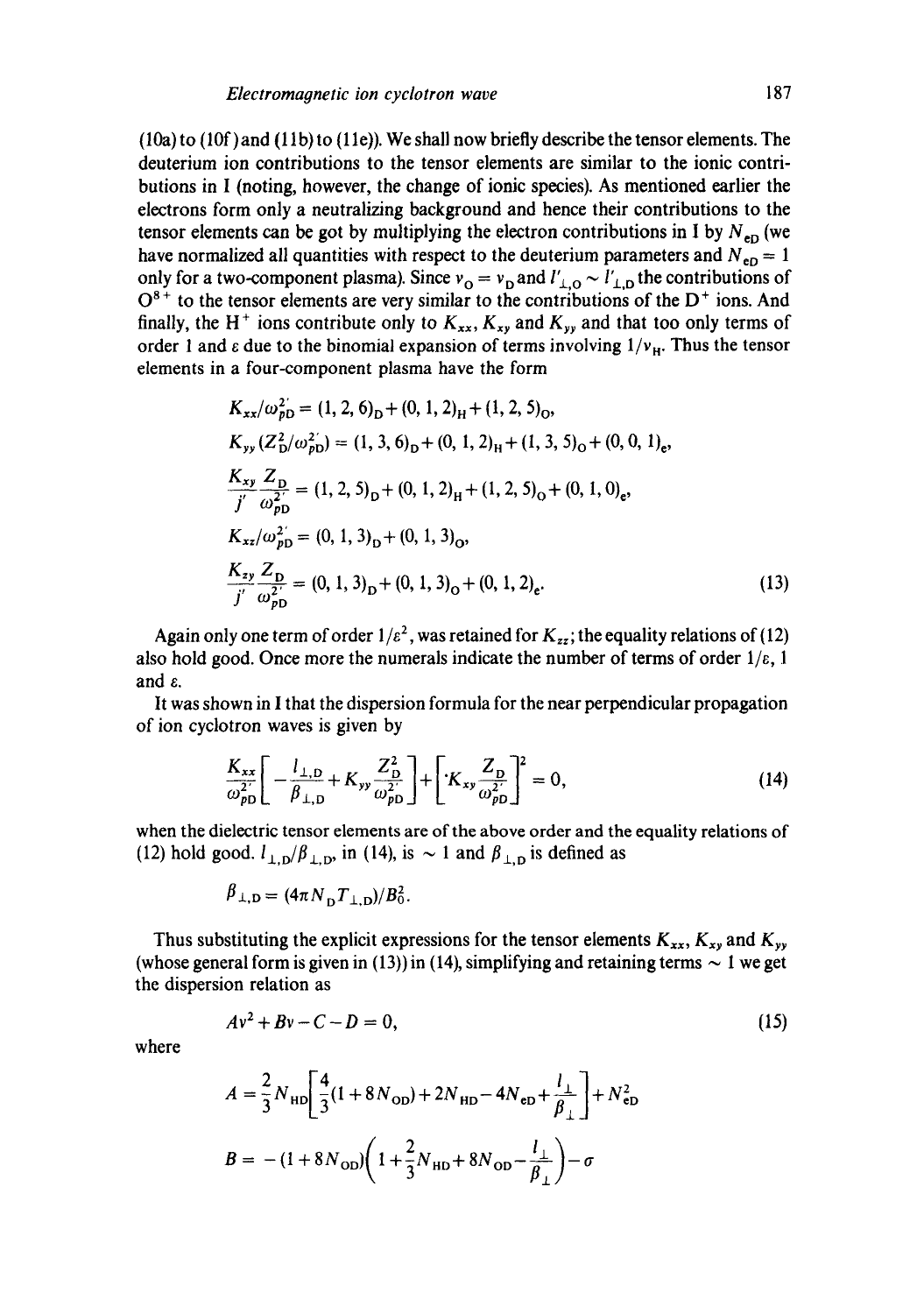with

$$
\sigma = \left[ (1 + 8N_{OD}) \left( \frac{1}{3} - 2N_{eD}T_{\perp, eD} - \frac{16}{15}N_{HD}T_{\perp, HD} + \frac{1}{3}N_{OD}T_{\perp, OD} \right) \right.
$$
  
+  $(1 + N_{OD}T_{\perp, OD}) \left( 1 + \frac{8}{3}N_{HD} + 8N_{OD} - 4N_{eD} \right)$   
+  $(1 + N_{OD}T_{\perp, OD}) \frac{l_{\perp}}{\beta_{\perp}} \right] + \frac{2}{\omega_{pD}^{2}} (1 + 8N_{OD})$   

$$
C = l_{\perp}^{2} \left[ \frac{3}{4} (1 + 8N_{OD}) \frac{(j + 2)}{(j + 1)} \left( 1 + \frac{N_{OD}T_{\perp, OD}^{2}}{8} \right) \right.
$$
  
-  $(1 + N_{OD}T_{\perp, OD})^{2} \right]$  and  

$$
D = 4 \frac{\theta^{2} l_{\parallel}}{v} \left( 1 + N_{OD} \frac{T_{\parallel, O}}{T_{\parallel, D}} \right) \left( 1 + \frac{2}{3} N_{HD} + 8N_{OD} - \frac{l_{\perp}}{\beta_{\perp}} \right).
$$

In (15) all un-subscripted parameters refer to the majority species deuterium. And as a check on our results we note that for  $N_{HD} = N_{OD} = 0$  ( $N_{eD} = 1.0$ ), (15) reduces to the dispersion relation in I.

Inspecting (15) we find that in the assumed ordering more terms may be dropped: for the first three terms to be of order  $\varepsilon^2$  we need to set

$$
\left(1+\frac{2}{3}N_{HD}+8N_{OD}-\frac{l_{\perp}}{\beta_{\perp}}\right) \text{ to be } \sim \varepsilon.
$$

Unfortunately now the D term is of order  $\varepsilon^3$  and thus does not contribute to the dispersion relation as the other terms are all of order  $\varepsilon^2$ . Thus the dispersion relation for the near perpendicular propagation of ion cyclotron waves is of the form  $Av^{2} + Bv - C = 0.$ 

#### **5. Wave group velocity, polarization and energy**

Differentiating (15) with respect to  $k_{\perp} \gamma_{\text{LD}}$  we get a dimensionless quantity  $\partial Z_{\text{D}}/\partial k_{\perp} \gamma_{\text{LD}}$ which is, however, proportional to the group velocity  $V_{\text{gr}}$  of the ion cyclotron waves. We find this expression for  $V_{\rm gr}$  to be sensitively dependent on the loss cone index j and on the number densities and temperatures of the constituents of the plasma.

The wave equation (1) can be expanded as a system of homogeneous, simultaneous equations in the perturbed electric fields  $E_x$ ,  $E_y$  and  $E_z$ . These can then be solved and expressions obtained for  $E_z/E_x$  and  $E_y/E_x$  in terms of the dielectric tensor elements  $K_{ij}$ . Substituting for the expressions for the tensor elements  $K_{ij}$  from (13), one can obtain, after a long and tedious simplification, expressions for  $E_z/E_x$  and  $j'E_y/E_x$ .

It was found that the expression for  $j'E_y/E_x \to \infty$  as  $Z_D \to 0$  (linear polarization); it is equal to 1 when  $Z_{\text{D}} = 1$  (circular polarization) and is greater than 1 when  $Z_{\text{D}} > 1$ (elliptic polarization).

The expressions for  $E_z/E_x$  and  $E_y/E_x$  can also be used to study the wave electrical energy, which we define to be

$$
E^{2}/E_{x}^{2} = [1 + (E_{y}^{2}/E_{x}^{2}) + (E_{z}^{2}/E_{x}^{2})].
$$
 (16)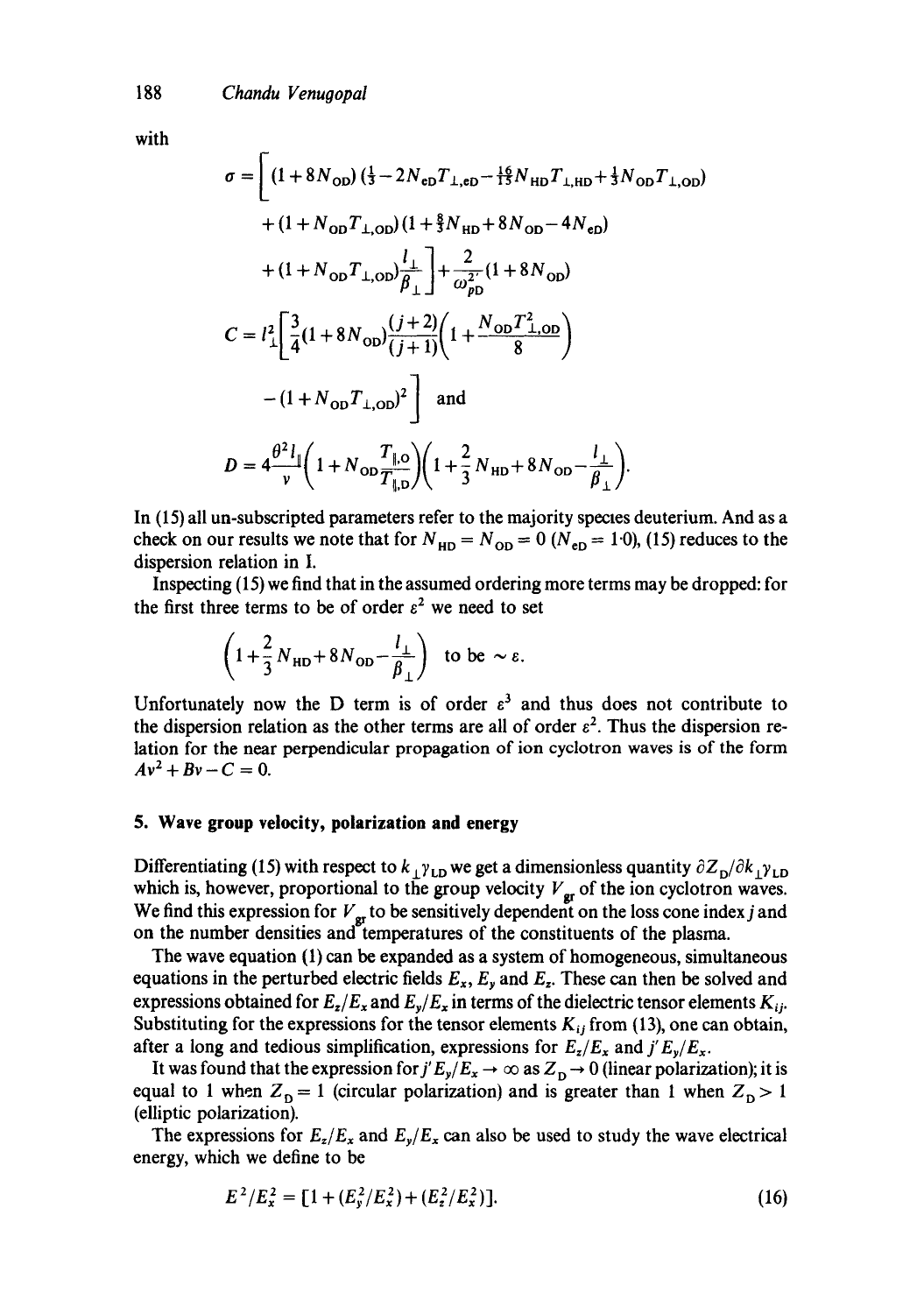## **6. Results**

 $Z_{\rm D}$ 

 $D^+$ 

We consider typical fusion conditions,  $n_D = 10^{14}$  particles cm<sup>-3</sup>,  $T_{\perp, D} = T_{\parallel, D} = 20 \text{ keV}$ and  $B_0 = 10$  kG. With these parameters  $\beta_{\perp, D} = 0.4023$ .

Figure 1 depicts the dispersion relation (15) as plots of  $Z_D$  versus  $k_{\perp} \gamma_{LD}$  for  $\beta'_{\perp}$  $= 2\beta_{\perp, \mathbf{D}}$ , j = 10 and all temperature ratios = 1.0. The individual plots 1(a) to 1(d) correspond to plasmas of the following compositions:  $D^+$ ,  $D^+$  +  $10\%$ H<sup>+</sup>,  $D^+$  +  $5\%$  $O^{8+}$  and  $D^+ + 10\%$ H<sup>+</sup> + 5 % $O^{8+}$  respectively. Plot 1(a) also depicts (15) for a purely Maxwellian plasma ( $j = 0$  and indicated by dotted lines). We find that in all the cases two modes can propagate in the plasma: a LF mode which starts with a frequency  $\omega$  $\langle \Omega_n$  and finally reaches  $\omega \approx \Omega_n$  and an HF mode which starts at  $\omega \approx \Omega_n$  and reaches  $\omega > \Omega_{\rm n}$ . A common characteristic of all the plots is the mode conversion that exists between these waves. The existence of mode conversion between two waves propagating in an ICRF-heated plasma was anticipated very early (Jacquinot *et al* 1977); mode conversion has since then been experimentally observed in ICRF-heated  $D^+$  and H<sup>+</sup> plasmas on a number of occasions (Ida *et al* 1984). Such mode conversion mechanisms are of interest in RF-heated thermonuclear plasmas as they are expected to play a key role in the understanding of wave damping mechanisms (Colestock and Kashuba 1983).

We now consider the individual plots of figure 1. Plot 1(a) depicts the variation of  $Z_{\text{D}}$ versus  $k_{\perp} \gamma_{\text{LD}}$  for two values of  $j$  ( = 0 and 10 and depicted as dotted and solid lines respectively). We find the two modes to be well-separated for  $j = 0$ . They, however,

4

 $D^+ + H^+$ 

1.0  $(a)$ **(b)**  0.9 O 0 0'9  $k_T$ r LD  $k_1$  $r_{LD}$  $D^+ + O^{8+}$   $Z_{D}$  $Z_{D}$  $D + H + O^{8+}$  $\angle$ 1 (c) (d) **o**  $k_1r_{LD}$ 0.9 0  $k_{\text{L}}r_{\text{L}}$  0.9

**Figure 1.** Plots of  $Z_D$  vs  $k_\perp \gamma_{LD}$  for  $\beta'_{\perp} = 2\beta_{\perp,D}$  and all temperature ratios equal to 1. The solid lines correspond to  $j = 10$ , the dotted lines of plot 1(a) correspond to  $j = 0$ . The plasma is stable when the dispersion curves do not intersoct.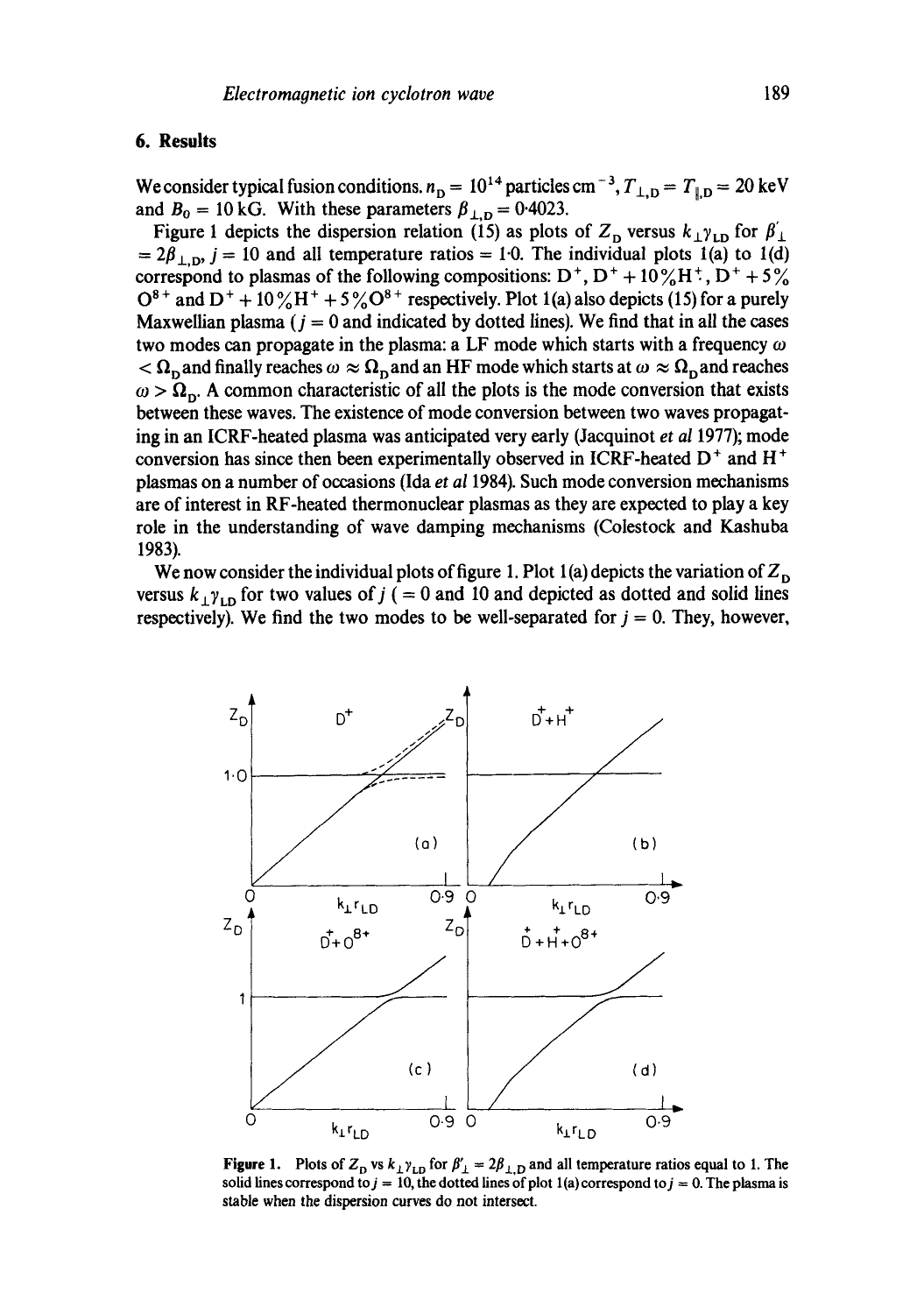come closer for  $j = 10$  suggesting that they may coalesce for some higher value of j. (A coalescing of the two modes indicates an instability as it results in a pair of complex conjugate roots for the dispersion relation). In plot l(b), which is for a plasma containing D<sup>+</sup> and 10% H<sup>+</sup>, the two modes coalesce at  $k_{\perp} \gamma_{\text{LD}} = 0.6$  thus indicating an instability. Thus, with all other parameters being the same, the introduction of a small amount of  $H^+$  makes the plasma unstable. Plot 1(c) is for a plasma containing  $D^+$  and  $5\degree$ , We find the two modes to be well separated; this dispersion diagram closely resembles the dotted line plot in 1(a) which was for a stable Maxwellian plasma ( $j = 0$ ). The plot of 1(d) is for a plasma of  $D^+$  +  $10\%$  H<sup>+</sup> +  $5\%$  O<sup>8+</sup>. Once again the two modes are well separated; the instability in plot 1 (b) is thus removed by the addition of a small amount of  $O^{8+}$ . We can thus conclude that the impurity  $O^{8+}$  has a stabilizing influence on the plasma. Based on our discussions in § 5 we find that the polarizations of the modes change: the LF mode changes its polarization from linear to circular and the HF mode from circular to elliptic.

Figure 2 reveals the plots of  $V_{\text{gr}}$  versus  $k_{\perp} \gamma_{\text{LD}}$  for  $\beta'_{\perp} = \beta_{\perp, \text{D}}$ ,  $j = 10$  and all temperature ratios equal to 1; the compositions of plots  $2(a)$  to  $2(\overrightarrow{d})$  being identical to that in plots 1(a) to 1(d). Plot 2(a) thus reveals the variation of  $V_{\rm gr}$  vs  $k_{\perp} \gamma_{\rm LD}$  for two values of j, namely 0 and 10 in a plasma containing  $D^+$  alone. When  $j = 0$  (Maxwellian plasma) the group velocities of both the modes are essentially positive over the entire wavelength range studied. When  $j = 10$ , however, both modes have wavelength ranges over which the group velocities are negative; the LF and HF modes have peak values of negative  $V_{\text{gr}}$  at  $k_{\perp} \gamma_{\text{LD}} = 0.6$  and  $0.5$  respectively. Thus in a plasma prone to an instability the group velocities of the modes can have negative values. Plot 2(b) is for a



**Figure 2.** Plots of  $V_{\mathbf{gr}}$  vs  $k_{\perp} \gamma_{\text{LD}}$  for  $\beta'_{\perp} = \beta_{\perp,\text{D}}$  and all temperature ratios equal to 1. The solid and dotted lines correspond to the group velocities of the HF and LF modes respectively for  $j = 10$ ; the same for  $j = 0$  is indicated by dots in the figures of plot 2(a).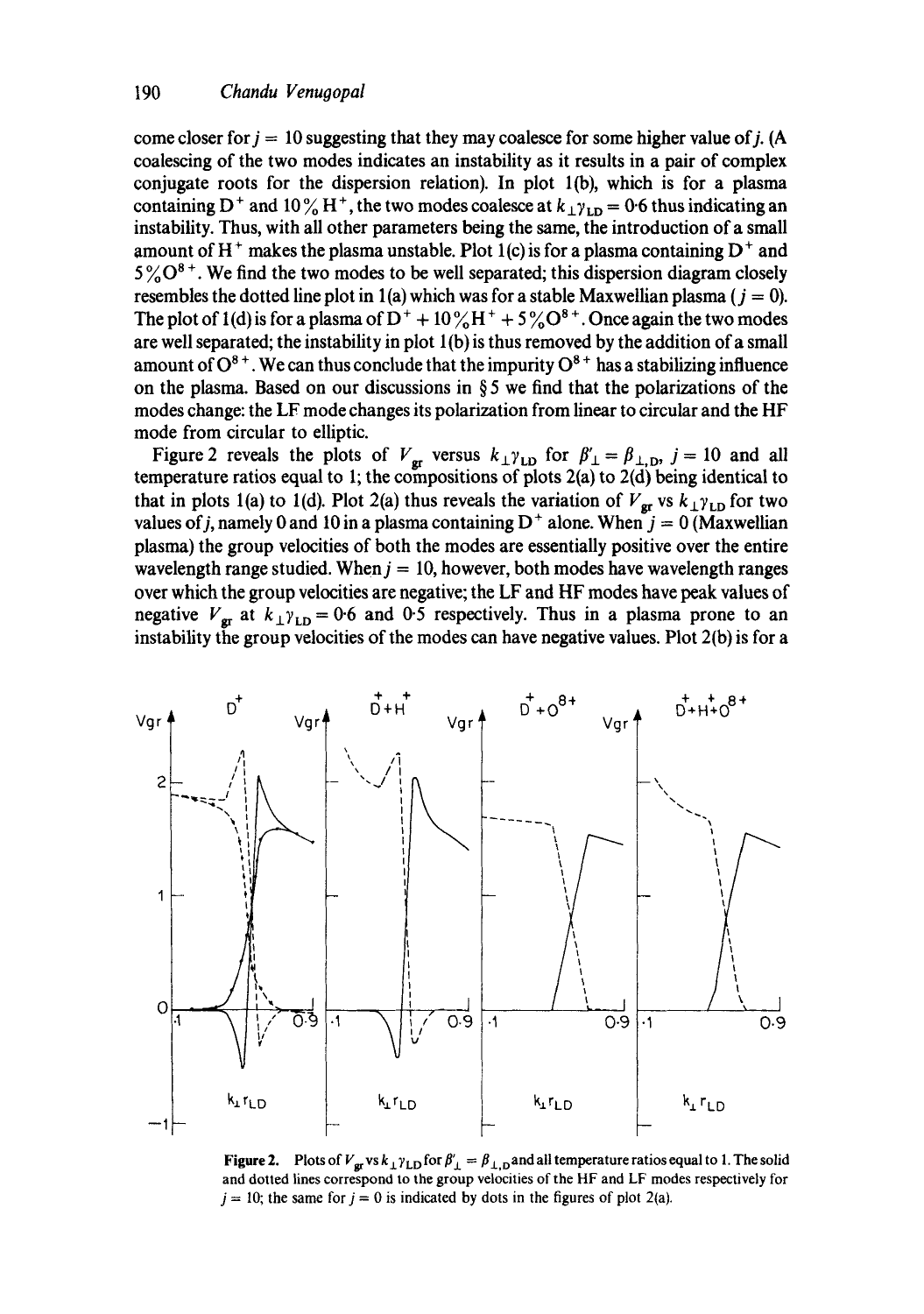plasma containing D<sup>+</sup> and  $10\%$ H<sup>+</sup> with  $j = 10$ . As already mentioned the addition of  $H<sup>+</sup>$  tends to make the plasma unstable and thus the negative group velocities of the modes persists for this case also. Plots 2(c) and 2(d) are for plasmas containing  $O^{8+}$ . In both cases the group velocities of the modes are positive. From plots  $1(a)$ ,  $1(c)$  and  $1(d)$ we know that the plasma is stable when  $j = 0$  or when it contains  $O^{8+}$  ions. Thus we may conclude from plots 2(a), 2(c) and 2(d) that the group velocities of the modes are positive in a stable plasma.

Figure 3 depicts the variation of  $V_{\rm gr}$  with  $k_{\perp} \gamma_{\rm LD}$  for two values of  $T_{\perp,0D}$ , namely 1:0 and 8.0 for a plasma containing D<sup>+</sup> and  $5\%$ O<sup>o+</sup> with  $j = 10$  and  $\beta'_{\perp} = \beta_{\perp, D}$ . Plot 3(a) is the same as 2(c); the group velocities of both the modes are positive as the plasma is stable. A solution of the dispersion relation (15) shows that the plasma is unstable for  $T_{\perp,OD} \ge 4.0$ . In concurrence with our earlier conclusion we find that the group velocities of the modes are negative in this unstable plasma containing  $O<sup>o+</sup>$ . Also the group velocities of the modes are a maximum at the coalescing point  $k_{\perp} \gamma_{\text{LD}} = 0.6$ .

A plot similar to figure 3 was made for a plasma containing  $D^+$  and  $10\%H^+$  for two values of  $T_{\perp,HD}$  ( = 0.1 and 2.0), the other parameters of the plasma being  $\beta'_{\perp} = \beta_{\perp, D}$ ,  $j = 10$  and  $T_{\perp, \text{eD}} = 1.0$ . The plots were similar to 2(b) which was for  $T_{\perp, \text{HD}} = 1.0$ . However, we find that with increasing  $T_{\perp,HD}$  the maximum positive value of  $V_{\rm gr}$ increases for the LF mode and decreases for the HF mode. The reverse, however, holds true on the negative side:  $V_{\text{gr}}$  increases for the HF mode and decreases for the LF mode.



**Figure 3.** Plots of  $V_{\text{gr}}$  vs k  $_{1} \gamma_{\text{LD}}$  in a plasma of D<sup>+</sup> + 5 % O<sup>8+</sup> for two values of  $T_{\text{LOD}}(=1.0)$ and 8.0) with  $j = 10$ ,  $T_{\perp, eD} = 1.0$  and  $\beta'_{\perp} = \beta_{\perp, D}$ . The solid and dotted lines correspond to the HF and LF modes respectively.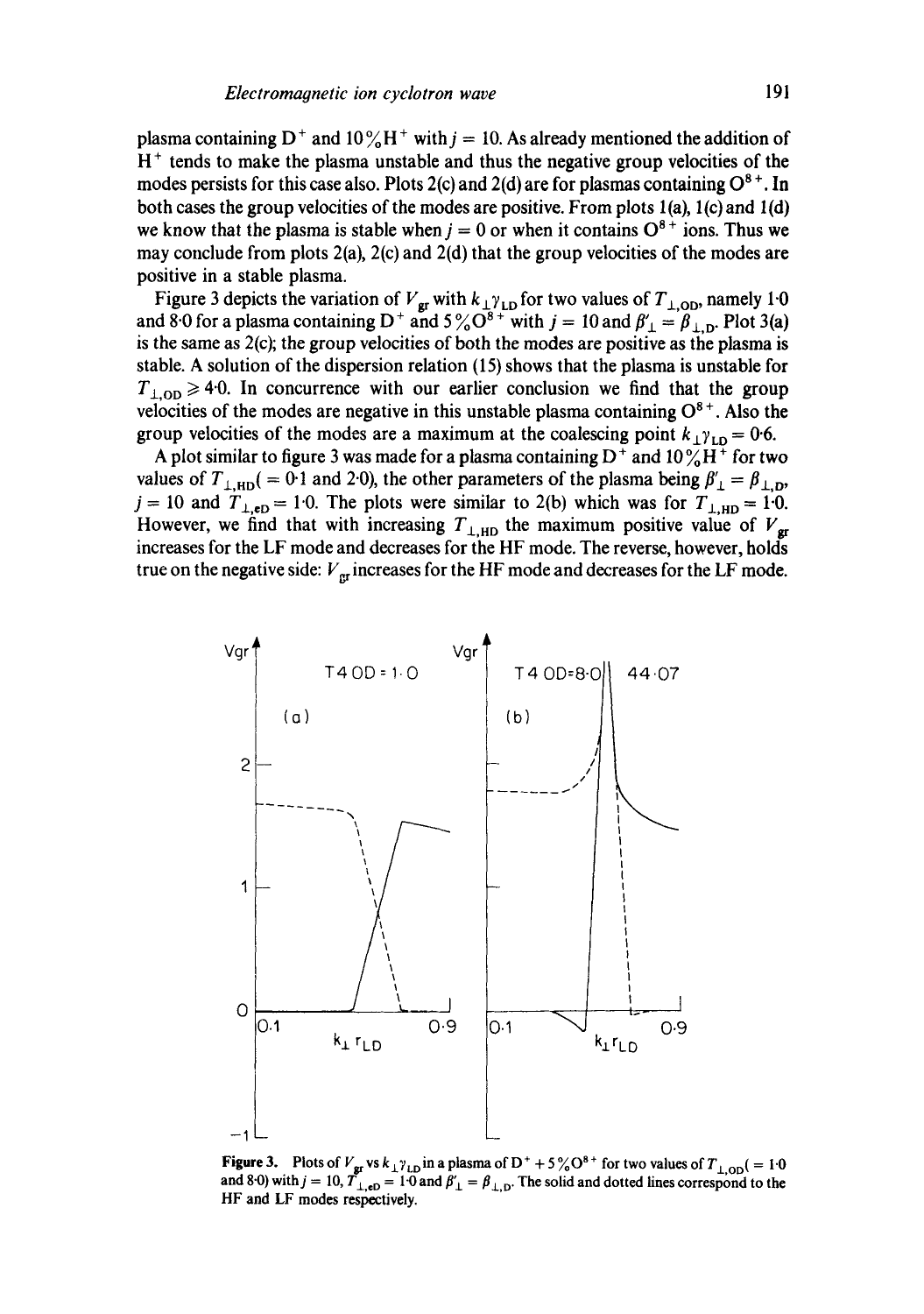## **192** *Chandu Venugopal*

We plot, in figure 4, the wave electrical energy  $E^2/E_x^2$  versus  $k_{\perp} \gamma_{\text{LD}}$  for a plasma characterized by  $\beta'_{\perp} = \beta_{\perp,0}$ ,  $j = 10$  and all temperature ratios equal to 1: the plasmas of **the individual plots having the same compositions as the plasmas in plots of figures 1 and 2. We find that, in general, the LF mode to be a positive energy wave while the HF mode has a negative energy over a major portion of the wavelength region studied. Thus when an instability occurs due to a coalescing of the modes, it may be interpreted as being due to an interaction between waves of opposite electrical energy (Hasegawa 1975). We now consider the individual plots. Plot 4(a) compares the wave electrical**  energy for two values of j namely 0 and 10. For  $j = 0$  the two modes are well separated **in energy; in particular, the LF wave has a positive energy throughout the wavelength**  region studied. However, in a plasma prone to an instability (plot  $4(a)$  when  $j = 10$  and **4(b)), the LF mode has a wavelength region of very small negative electrical energy. In**  cases where the two modes coalesce (for example when  $\beta'_{\perp} > 2\beta_{\perp,0}$  or when  $T_{\perp,OD}$  $\geq 4.0$ ), the two modes have the same energy at the coalescing point. In stable plasmas containing  $O^{8+}$  (plots 4(c) and 4(d)) the LF mode, as for the case of a Maxwellian **plasma, is a positive energy wave over the wavelength region studied. Also as can be seen from these plots the two modes are well separated in energy thus precluding any instability.** 

## **7. Conclusions**

**We have, in this paper, studied the near perpendicular propagation of ion cyclotron waves in a fusion plasma containing deuterium as the majority species, hydrogen as the** 



**Figure 4.** Plots of  $E^2/E_x^2$  vs  $k_1\gamma_{\text{LD}}$  for  $\beta'_1 = \beta_{1,\text{D}}$  and all temperature ratios equal to 1. The solid and dotted lines correspond to the HF and  $LF$  modes respectively for  $j = 10$ ; the same for  $j = 0$  in plot 4(a) is indicated by dots on the curves.